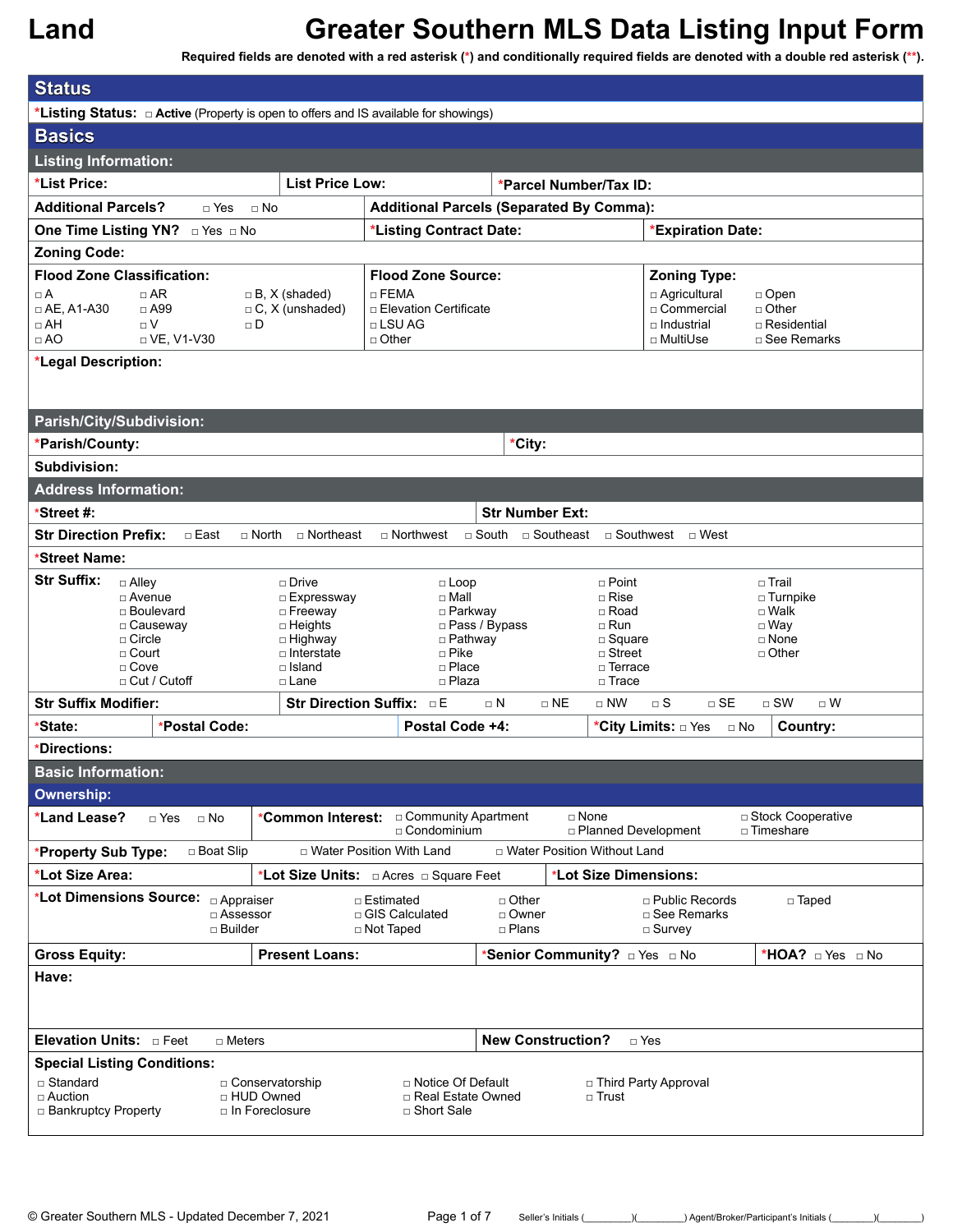**Required fields are denoted with a red asterisk (\*) and conditionally required fields are denoted with a double red asterisk (\*\*).**

| <b>Description</b>                                                                                                                                                                                                                                                                                                                                                                                                                                                                                                                                                            |
|-------------------------------------------------------------------------------------------------------------------------------------------------------------------------------------------------------------------------------------------------------------------------------------------------------------------------------------------------------------------------------------------------------------------------------------------------------------------------------------------------------------------------------------------------------------------------------|
| <b>Public Remarks:</b>                                                                                                                                                                                                                                                                                                                                                                                                                                                                                                                                                        |
| The Public Remarks may only contain a description of the property, its features, its location or community, specific terms to or exclusions from a sale (or lease).<br>All text must be entered in the English language ONLY. The following are NOT allowed to appear in the property description: Gate/Alarm Codes, Lockbox<br>Combo, FSBO, Vacant, Occupied, Open House Information, Showing Instructions, Email Addresses, Website Addresses, Phone Numbers, Agent, Assistant,<br>Co-Lister or Owner Names, or any language that violates Fair Housing and HUD Guidelines. |
| <b>Exclusions:</b>                                                                                                                                                                                                                                                                                                                                                                                                                                                                                                                                                            |
|                                                                                                                                                                                                                                                                                                                                                                                                                                                                                                                                                                               |
|                                                                                                                                                                                                                                                                                                                                                                                                                                                                                                                                                                               |
|                                                                                                                                                                                                                                                                                                                                                                                                                                                                                                                                                                               |
|                                                                                                                                                                                                                                                                                                                                                                                                                                                                                                                                                                               |
| Inclusions:                                                                                                                                                                                                                                                                                                                                                                                                                                                                                                                                                                   |
|                                                                                                                                                                                                                                                                                                                                                                                                                                                                                                                                                                               |
|                                                                                                                                                                                                                                                                                                                                                                                                                                                                                                                                                                               |
|                                                                                                                                                                                                                                                                                                                                                                                                                                                                                                                                                                               |
| Virtual Tour URL Unbranded (NO Agent/Broker Information):                                                                                                                                                                                                                                                                                                                                                                                                                                                                                                                     |
| The Virtual Tour Field shall contain ONLY a live link to a Virtual Tour of the property. The Virtual Tour may not include such things as: agent/broker photos, agent/<br>broker names, phone numbers, web site addresses, email addresses or advertising other than about the property. No messages or solicitations of any kind.<br>Begin your URL with HTTP:// or HTTPS://. For example http://www.virtualtoursite.com/etc.                                                                                                                                                 |
|                                                                                                                                                                                                                                                                                                                                                                                                                                                                                                                                                                               |
|                                                                                                                                                                                                                                                                                                                                                                                                                                                                                                                                                                               |
|                                                                                                                                                                                                                                                                                                                                                                                                                                                                                                                                                                               |
|                                                                                                                                                                                                                                                                                                                                                                                                                                                                                                                                                                               |
| <b>Syndication Remarks &amp; Branded Virtual Tour</b>                                                                                                                                                                                                                                                                                                                                                                                                                                                                                                                         |
| <b>Syndication Remarks:</b>                                                                                                                                                                                                                                                                                                                                                                                                                                                                                                                                                   |
| Syndication Remarks may contain information intended specifically for the consumers; this includes contact and other non-confidential information. Syndication                                                                                                                                                                                                                                                                                                                                                                                                                |
| Remarks is used in place of the Property Description for syndication display. If left blank during input, syndication websites will continue to receive the text you<br>place in the "Property Description" field.                                                                                                                                                                                                                                                                                                                                                            |
|                                                                                                                                                                                                                                                                                                                                                                                                                                                                                                                                                                               |
|                                                                                                                                                                                                                                                                                                                                                                                                                                                                                                                                                                               |
|                                                                                                                                                                                                                                                                                                                                                                                                                                                                                                                                                                               |
|                                                                                                                                                                                                                                                                                                                                                                                                                                                                                                                                                                               |
|                                                                                                                                                                                                                                                                                                                                                                                                                                                                                                                                                                               |
| Virtual Tour URL Branded (Agent/Broker Information):                                                                                                                                                                                                                                                                                                                                                                                                                                                                                                                          |

*This Virtual Tour may include Agent/Office branding and will only be used in our Syndication data feeds. Begin your URL with HTTP:// or HTTPS://. For example http://www.virtualtoursite.com/etc.*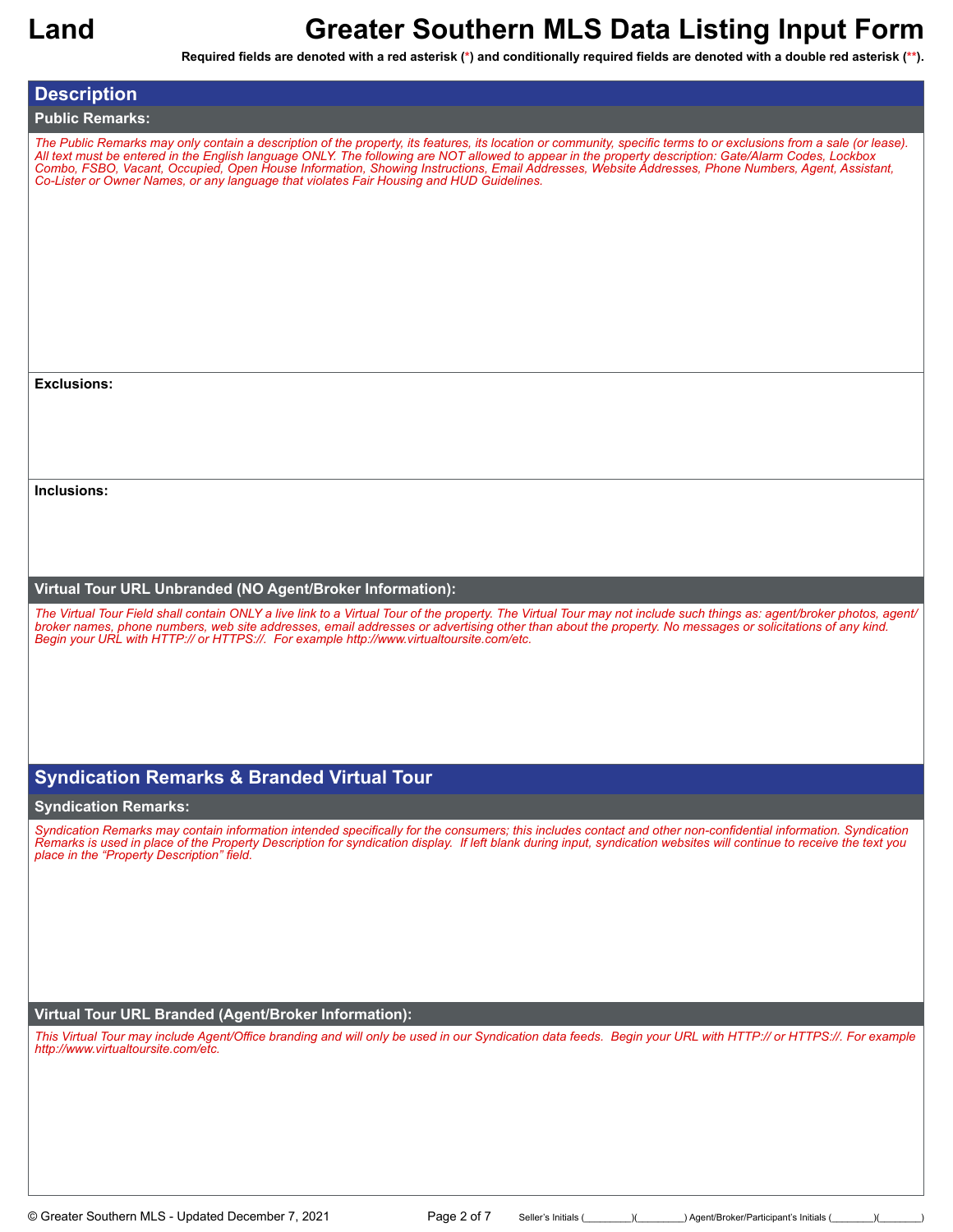**Required fields are denoted with a red asterisk (\*) and conditionally required fields are denoted with a double red asterisk (\*\*).**

## **Features/Land**

## **Features:**

### **\*Utilities:**

- □ Cable Available
- □ Cable Connected
- □ Cable Not Available
- □ Electricity Available
- □ Electricity Connected □ Electricity Not Available
- □ Natural Gas Available
- □ Natural Gas Connected
- □ Natural Gas Not Available
- □ None
- □ Other
- □ Phone Available
- □ Phone Connected □ Phone Not Available
- 
- □ Propane
- □ See Remarks □ Sewer Available
- □ Sewer Connected
- □ Sewer Not Available
- □ Underground Utilities
- □ Water Available
- □ Water Connected
- □ Water Not Available

### **View:**

□ Bridge(s) □ Canal □ Courtyard

- □ Golf Course
- $\n <sup>L</sup>$  ake
- □ Neighborhood
- □ None
- □ Pasture
- □ Pond
- □ Pool
- □ River
- □ Trees/Woods
- □ Water

### **Community Features:**

□ Biking □ BLM/National Forest □ Curbs □ Dog Park □ Fishing □ Golf □ Gutters □ Hiking □ Hunting □ Lake □ Park □ Preserve/Public Land □ Rural □ Sidewalks □ Stable(s) □ Storm Drains □ Street Lights □ Suburban □ Urban

### **Road Frontage Type:**

- □ Alley
- □ City Street
- □ Country Road
- □ County Road □ Highway
- □ Private Road

### **Road Surface Type:** □ Alley Paved □ Grave

- □ Maintained
- □ Not Maintained □ Paved
- 
- □ Unpaved
- **Sewer:**
- □ None
- □ Other
- □ Private Sewer
- □ Public Sewer
- □ Septic Type Unknown
- □ Shared Septic
- □ Unknown □ Mechanical

### **Water Source:**

- □ None
- □ Other
- □ Private
- □ Public
- □ See Remarks
- □ Well

### **Lot Features:**

□ 0-1 Unit/Acre □ 2-5 Units/Acre □ 6-10 Units/Acre □ 11-15 Units/Acre  $\Box$  16-20 Units/Acre □ 21-25 Units/Acre □ 26-30 Units/Acre □ 31-35 Units/Acre □ 36-40 Units/Acre □ Agricultural □ Agricultural - Dairy □ Agricultural - Other □ Agricultural - Row/Crop □ Agricultural - Tree/Orchard □ Back Yard □ Corner Lot □ Cul-De-Sac □ Front Yard □ Garden □ Irregular Lot □ Landscaped □ Lawn □ No Landscaping □ On Golf Course □ Pasture □ Patio Home □ Paved □ Ranch □ Secluded □ Sprinkler System □ Sprinklers Drip System □ Treed Lot □ Utilities - Overhead □ Yard □ Zero Lot Line

- **Disclosures:** □ 3rd Party Rights
- □ Bankruptcy
- □ Cautions Call Agent
- □ CC And R's
- □ Easements
- □ Environmental Restrictions
- □ Exclusions Call Agent
- □ Flood Insurance Required
- □ Flood Zone
- □ Historical
- □ Home Warranty
- □ Homeowners Association
- □ Incorporated □ Manufactured Homes Allowed
- 
- □ Mineral Rights
- □ Principal Is RE Licensed
- □ Property Report □ REAP

### **Waterfront Features:**

□ Across the Road from Lake/Ocean □ Beach Access □ Beach Front □ Fishing in Community □ Includes Dock □ Lake □ Lake Front □ Lake Privileges □ Navigable Water □ Pond □ River Front □ Waterfront With Home Across Road **Current Financing:** □ Assumable □ Contract □ Conventional □ Existing Bonds □ Fannie Mae □ FHA □ FHA 203(b)  $\Box$  FHA 203(k) □ Freddie Mac □ Government Loan □ None □ Other □ Private □ USDA □ VA □ VA No Loan □ VA No No Loan

© Greater Southern MLS - Updated December 7, 2021 Page 3 of 7 Seller's Initials ( \_\_\_\_\_)( \_\_\_\_\_) Agent/Broker/Participant's Initials (  $\qquad$  ) (  $\qquad$ 

- **Electric:**
- □ 220 Volts
- □ 220 Volts For Spa
- □ 220 Volts in Garage
- □ 220 Volts in Kitchen
- □ 220 Volts in Laundry
- □ 220 Volts in Workshop
- □ 220V Other See Remarks
- □ 440 Volts

□ Beauregard □ Cleco □ Entergy □ Jeff Davis □ Other

- □ Electricity On Property
- □ Electricity Unknown
- **Electricity Provided By:**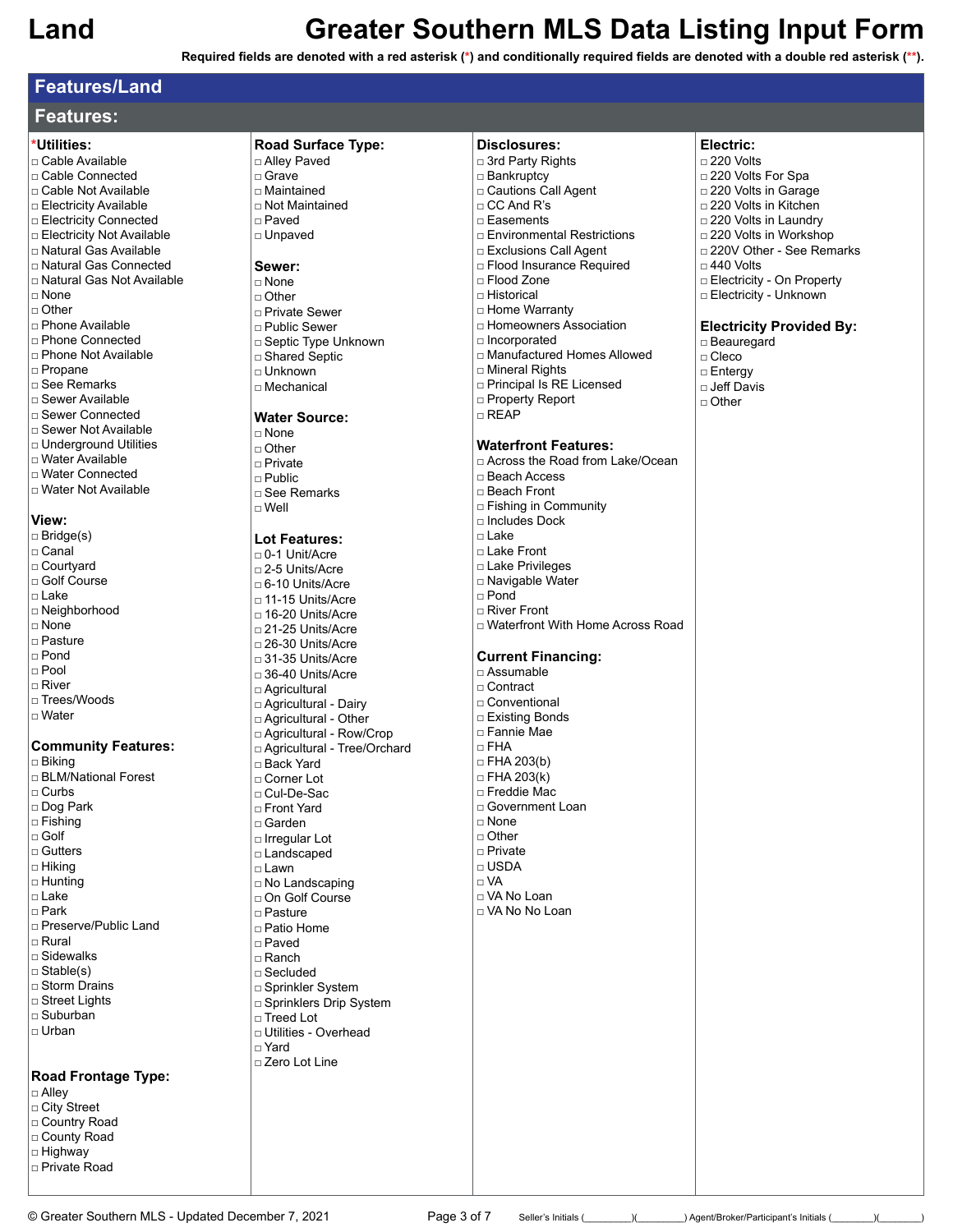| <b>Features/Land (continued)</b>                         |                                       |                          |                                           |                          |                                         |                               |                  |                                    |  |
|----------------------------------------------------------|---------------------------------------|--------------------------|-------------------------------------------|--------------------------|-----------------------------------------|-------------------------------|------------------|------------------------------------|--|
| <b>Land Information:</b>                                 |                                       |                          |                                           |                          |                                         |                               |                  |                                    |  |
| <b>Tax Lot:</b>                                          |                                       | *Zoning:                 |                                           |                          | <b>Tax Map Number:</b>                  |                               |                  |                                    |  |
| <b>Tax Block:</b>                                        |                                       | <b>Tax Tract Number:</b> |                                           |                          | <b>Tax Parcel Letter:</b>               |                               |                  |                                    |  |
| <b>Lot Size Dimensions:</b>                              |                                       |                          |                                           | <b>Tax Census Tract:</b> |                                         |                               |                  | <b>Zoning Description:</b>         |  |
| <b>Tract Map:</b> $\Box$ Final                           | $\Box$ Pending                        | □ None                   |                                           |                          | <b>Tax Tract:</b>                       |                               |                  |                                    |  |
| <b>Assessments:</b>                                      | □ Buyer to Assume                     |                          | $\Box$ None                               |                          | □ Sewer Bonds                           |                               |                  |                                    |  |
|                                                          | □ Buyer to Verify<br>□ CFD/Mello-Roos |                          | □ Seller to Pay<br>□ Sewer Assessments    |                          | □ Special Assessments<br>$\Box$ Unknown |                               |                  |                                    |  |
| <b>Special Assessments</b>                               |                                       |                          |                                           |                          |                                         |                               |                  |                                    |  |
| <b>Additional Land Information:</b>                      |                                       |                          |                                           |                          |                                         |                               |                  |                                    |  |
| Cleared:                                                 |                                       |                          | Soil Type:                                |                          |                                         | Topography:                   |                  |                                    |  |
| <b>Current Geological Report?</b>                        |                                       | $\Box$ Yes $\Box$ No     | Ingress/Egress:                           |                          |                                         |                               | Trees:           |                                    |  |
| Elevation:                                               |                                       |                          | Survey:                                   | □ Buyer Pays             | □ Seller Pays                           |                               | □ Corners Marked | □ Survey Done                      |  |
| Fencing:                                                 |                                       |                          |                                           |                          |                                         |                               |                  |                                    |  |
| □ Barbed Wire                                            | □ Electric                            |                          |                                           | □ Partial                |                                         | $\Box$ Stone                  |                  | □ Wrought Iron                     |  |
| $\Box$ Block<br>$\sqcap$ Brick                           | $\Box$ Invisible<br>$\Box$ Livestock  |                          |                                           | □ Privacy<br>□ Redwood   |                                         | □ Stucco Wall<br>$\Box$ Vinyl |                  |                                    |  |
| □ Chain Link                                             | □ Masonry                             |                          |                                           | $\Box$ Security          |                                         | □ Wire                        |                  |                                    |  |
| □ Cross Fenced                                           | $\Box$ None                           |                          |                                           | □ Split Rail             |                                         | $\Box$ Wood                   |                  |                                    |  |
| <b>Distance To:</b>                                      |                                       |                          |                                           |                          |                                         |                               |                  |                                    |  |
| Water:                                                   |                                       | Sewer:                   |                                           |                          | Gas:                                    |                               |                  | Electric:                          |  |
| <b>Phone Serv:</b>                                       |                                       | Street:                  |                                           |                          | Schools:                                |                               |                  | Bus:                               |  |
| Shopping:                                                |                                       | Freeway:                 |                                           |                          | Place of Worship:                       |                               |                  |                                    |  |
| <b>Present/Potential Use:</b>                            |                                       |                          |                                           |                          |                                         |                               |                  |                                    |  |
| <b>Current Use:</b>                                      | □ Agribultural                        |                          | $\Box$ Improved                           |                          | □ Parking Lot                           |                               |                  | □ See Remarks                      |  |
|                                                          | □ Church<br>□ Commercial              |                          | $\Box$ Industrial<br>□ Investment         |                          | □ Place of Worship<br>□ Recreational    |                               |                  | $\Box$ Storage<br>□ Unimproved     |  |
|                                                          | □ Horses                              |                          | □ Multi-Family                            |                          | □ Residential                           |                               |                  |                                    |  |
| <b>Possible Use:</b>                                     | □ Agribultural                        |                          | □ Horses                                  |                          | □ Multi-Family                          |                               |                  | □ Residential                      |  |
|                                                          | □ Buyer to Verify<br>□ Church         |                          | □ Improved<br>□ Industrial                |                          | □ Parking Lot<br>□ Place of Worship     |                               |                  | □ See Remarks<br>$\square$ Storage |  |
|                                                          | □ Commercial                          |                          | □ Investment                              |                          | □ Recreational                          |                               |                  |                                    |  |
| <b>Useable Land Percent:</b>                             |                                       |                          |                                           |                          |                                         |                               |                  |                                    |  |
| <b>Current Use Comments:</b>                             |                                       |                          |                                           |                          |                                         |                               |                  |                                    |  |
|                                                          |                                       |                          |                                           |                          |                                         |                               |                  |                                    |  |
|                                                          |                                       |                          |                                           |                          |                                         |                               |                  |                                    |  |
| <b>Possible Use Comments:</b>                            |                                       |                          |                                           |                          |                                         |                               |                  |                                    |  |
|                                                          |                                       |                          |                                           |                          |                                         |                               |                  |                                    |  |
|                                                          |                                       |                          |                                           |                          |                                         |                               |                  |                                    |  |
|                                                          |                                       |                          |                                           |                          |                                         |                               |                  |                                    |  |
| Infrastructure:                                          |                                       |                          |                                           |                          |                                         |                               |                  |                                    |  |
| Improvements:                                            |                                       |                          |                                           |                          |                                         |                               |                  |                                    |  |
| Water Well? <b>Des</b>                                   | $\Box$ No                             | Well Depth (ft):         |                                           |                          | Water Table Depth (ft):                 |                               |                  | <b>Well Hole Size:</b>             |  |
| <b>Well Pump Horsepower:</b><br><b>Well Gallons/min:</b> |                                       |                          | <b>Well Report?</b><br>$\Box$ Yes<br>⊟ No |                          |                                         |                               |                  |                                    |  |
| <b>Water Body Name:</b>                                  |                                       |                          |                                           |                          |                                         |                               |                  |                                    |  |
|                                                          |                                       |                          |                                           |                          |                                         |                               |                  |                                    |  |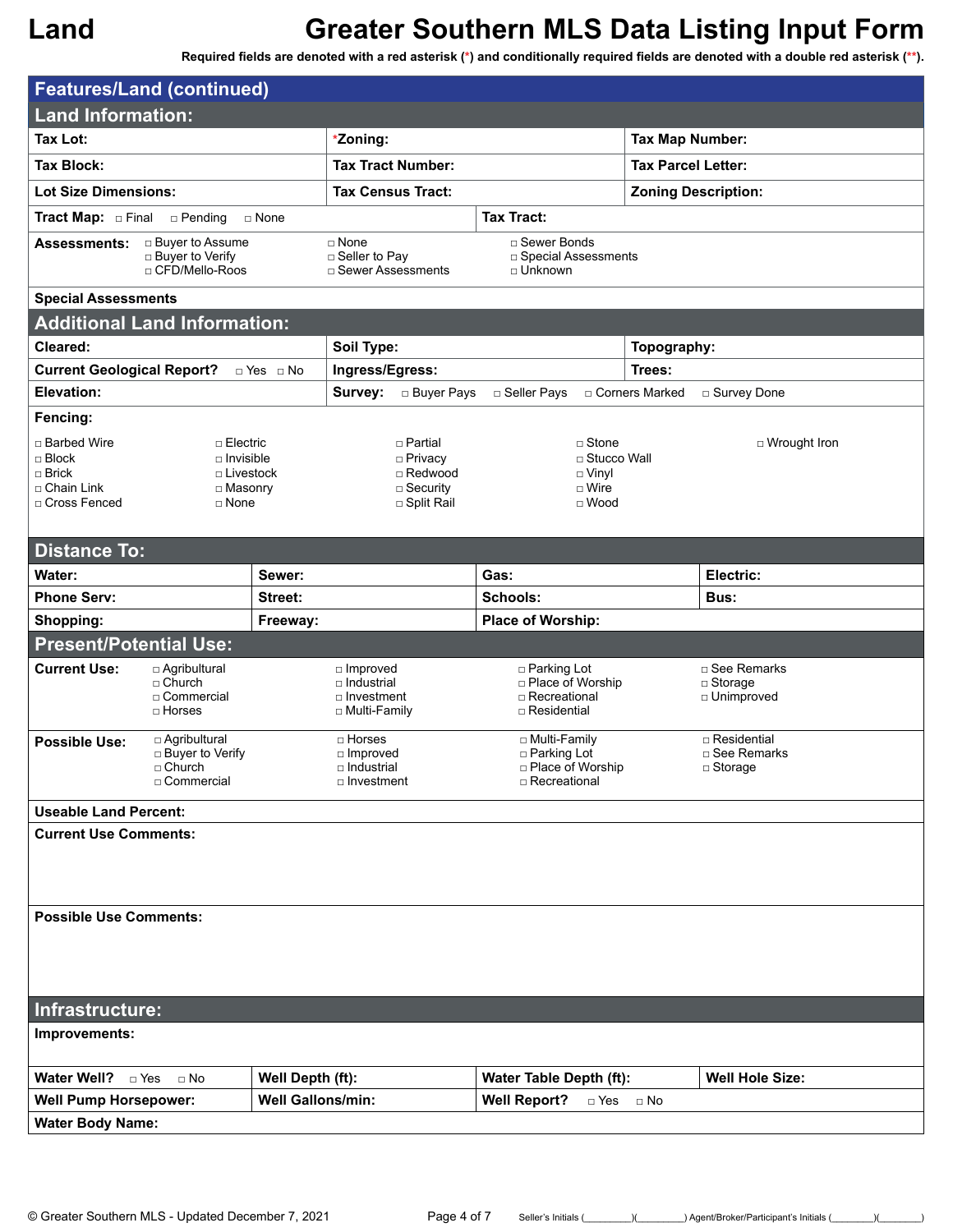**Required fields are denoted with a red asterisk (\*) and conditionally required fields are denoted with a double red asterisk (\*\*).**

| <b>Features/Land (continued)</b>                       |                                                               |                           |                                     |                                      |                                      |                                         |                                            |  |  |
|--------------------------------------------------------|---------------------------------------------------------------|---------------------------|-------------------------------------|--------------------------------------|--------------------------------------|-----------------------------------------|--------------------------------------------|--|--|
| Lease/Fees:                                            |                                                               |                           |                                     |                                      |                                      |                                         |                                            |  |  |
| <b>HOA Name:</b>                                       |                                                               |                           |                                     | <b>HOA Phone:</b>                    |                                      |                                         | Ext:                                       |  |  |
| <b>HOA Fee:</b>                                        |                                                               | <b>HOA Fee Frequency:</b> | □ Annually                          | $\Box$ Monthly                       | □ Quarterly                          | □ Semi-Annually                         |                                            |  |  |
| <b>HOA Management Name:</b>                            |                                                               |                           |                                     |                                      |                                      |                                         |                                            |  |  |
| <b>Land Lease Amount:</b>                              |                                                               |                           |                                     | per:                                 | □ Annually<br>$\Box$ Monthly         |                                         |                                            |  |  |
| <b>Land Lease Expiration:</b>                          |                                                               |                           |                                     |                                      |                                      |                                         |                                            |  |  |
| <b>Analysis/Terms</b>                                  |                                                               |                           |                                     |                                      |                                      |                                         |                                            |  |  |
| <b>Analysis &amp; Tax:</b>                             |                                                               |                           |                                     |                                      |                                      |                                         |                                            |  |  |
| Improvements:                                          |                                                               |                           |                                     | ,% of Value:                         |                                      |                                         |                                            |  |  |
| <b>Personal Prop Amt:</b>                              |                                                               |                           |                                     |                                      | ,% of Value:                         |                                         |                                            |  |  |
| <b>Land Value:</b>                                     |                                                               |                           |                                     | ,% of Value:                         |                                      |                                         |                                            |  |  |
| <b>Tax Annual Amt:</b>                                 |                                                               |                           |                                     | <b>Tax Rate Total:</b>               |                                      |                                         |                                            |  |  |
| Tax Rate:                                              |                                                               | <b>Tax Year:</b>          |                                     |                                      |                                      | <b>Tax Area:</b>                        |                                            |  |  |
| Terms:                                                 |                                                               |                           |                                     |                                      |                                      |                                         |                                            |  |  |
| <b>Listing Terms:</b>                                  |                                                               |                           |                                     |                                      |                                      |                                         |                                            |  |  |
| □ 1031 Exchange<br>$\square$ Cash                      | $\Box$ FHA 203(k)<br>□ Freddie Mac                            |                           |                                     | □ Owner Pay Points<br>□ Owner Survey |                                      | $\Box$ Trade<br>□ Trust Conveyance      |                                            |  |  |
| □ Cash To Existing Loan                                |                                                               | □ Government Loan         |                                     | □ Owner Will Carry                   |                                      | □ Trust Deed                            |                                            |  |  |
| □ Cash to New Loan<br>$\Box$ Contract                  | □ Land Use Fee<br>□ Lease Back                                |                           |                                     | □ Relocation Property                | <b>D</b> Private Financing Available | □ USDA Loan<br>□ VA Loan                |                                            |  |  |
| □ Conventional                                         | □ Lease Option                                                |                           |                                     | □ Subject To Court                   |                                      | □ VA No Loan                            |                                            |  |  |
| □ Fannie Mae<br>$\Box$ FHA                             | □ Lien Release                                                | □ Non-Smoking Premises    |                                     | □ Subject To Other<br>$\Box$ Submit  |                                      | □ VA No No Loan                         |                                            |  |  |
| $\Box$ FHA 203(b)                                      |                                                               | □ Owner May Carry         |                                     | □ Subordinate                        |                                      |                                         |                                            |  |  |
| <b>Office &amp; MLS</b>                                |                                                               |                           |                                     |                                      |                                      |                                         |                                            |  |  |
| <b>Listing Information:</b>                            |                                                               |                           |                                     |                                      |                                      |                                         |                                            |  |  |
| *Buyer Agency Comp:                                    |                                                               |                           | *Buyer Agency Comp Type: 5          | □ %                                  | □ See Remarks                        |                                         | *Dual Variable Compensation? DYes D No     |  |  |
| <b>Buyer Agency Comp Remarks:</b>                      |                                                               |                           |                                     |                                      |                                      |                                         |                                            |  |  |
| *Listing Service:<br>□ Full Service  □ Limited Service |                                                               |                           | <b>Start Showing Date:</b>          |                                      |                                      |                                         | <b>Sign on Property?</b><br>□ Yes<br>⊟ No  |  |  |
| *Listing Agreement:                                    | □ Exclusive Right To Sell<br>□ Exclusive Right With Exception |                           | $\Box$ Open                         | □ Seller Reserved                    |                                      |                                         |                                            |  |  |
| <b>Contingency:</b>                                    |                                                               |                           |                                     |                                      |                                      |                                         |                                            |  |  |
|                                                        |                                                               |                           |                                     |                                      |                                      |                                         |                                            |  |  |
| <b>Occupant Information:</b>                           |                                                               |                           |                                     |                                      |                                      |                                         |                                            |  |  |
| *Showing Contact Type:                                 | □ Agent                                                       | □ None                    | □ Occupant                          | $\Box$ Other                         | □ Owner                              | □ Property Manager                      | □ See Remarks                              |  |  |
| <b>Showing Contact Name:</b>                           |                                                               |                           |                                     | <b>Showing Contact Phone:</b>        |                                      |                                         | Ext:                                       |  |  |
| <b>Showing Information:</b><br><b>Owner Name:</b>      |                                                               |                           |                                     |                                      |                                      |                                         |                                            |  |  |
| *Showing Instructions:                                 |                                                               |                           |                                     |                                      |                                      |                                         |                                            |  |  |
| 'Showing Requirements:                                 |                                                               |                           |                                     |                                      |                                      |                                         |                                            |  |  |
| $\Box$ 24 Hour Notice                                  | □ Call Owner                                                  |                           | □ Email Listing Agent               |                                      | $\Box$ Occupied                      |                                         | □ Showing Service                          |  |  |
| □ Appointment Only                                     | □ Call Tenant                                                 |                           | □ Key In Office                     |                                      |                                      | $\Box$ Pet(s) on Premises               | □ Text Listing Agent                       |  |  |
| □ Call Listing Agent<br>□ Call Listing Office          | □ Combination Lock Box<br>□ Day Sleeper                       |                           | $\Box$ Lockbox<br>$\Box$ No Lockbox |                                      |                                      | □ Restricted Hours<br>□ Security System | □ To Be Built<br>$\Box$ Under Construction |  |  |
| □ Call Manager                                         | □ Do Not Show                                                 |                           | $\Box$ No Sign                      |                                      | □ See Remarks                        |                                         |                                            |  |  |
|                                                        |                                                               |                           |                                     |                                      |                                      |                                         |                                            |  |  |

© Greater Southern MLS - Updated December 7, 2021 Page 5 of 7 Seller's Initials (\_\_\_\_\_\_\_\_)(\_\_\_\_\_\_\_) Agent/Broker/Participant's Initials (\_\_\_\_\_\_\_)(\_\_\_\_\_\_\_\_)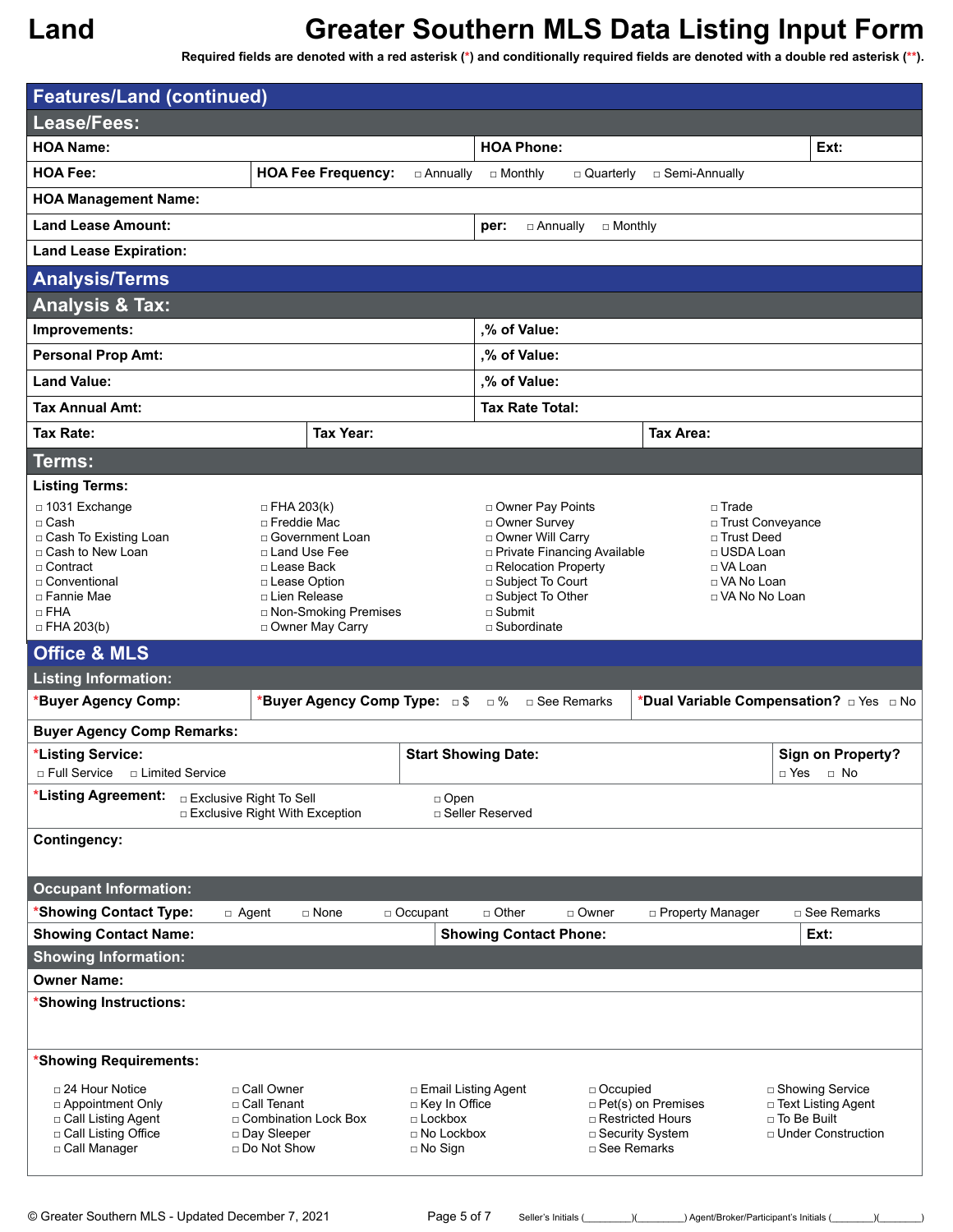| <b>Office &amp; MLS (continued)</b>                                                                                                                                                                                                                                                                                                      |                                                             |                                                                                                         |                                         |
|------------------------------------------------------------------------------------------------------------------------------------------------------------------------------------------------------------------------------------------------------------------------------------------------------------------------------------------|-------------------------------------------------------------|---------------------------------------------------------------------------------------------------------|-----------------------------------------|
| <b>Contact Information:</b>                                                                                                                                                                                                                                                                                                              |                                                             |                                                                                                         |                                         |
| <b>Other Phone Description:</b>                                                                                                                                                                                                                                                                                                          | <b>Other Phone Number:</b>                                  |                                                                                                         | Ext:                                    |
| *Preferred Order of Contact - Select up to 6 contact options using the numbers 1 to 6 to specify the order.<br>Agent Cell Ph<br>Agent Pager Ph<br>Agent Direct Ph<br>Agent Text Message<br>Co-Agent Email<br><b>Agent Email</b><br>Agent Toll Free<br>Co-Agent Fax<br>Agent Voice Mail<br>Agent Fax<br>Agent Home Ph<br>Co-Agent Cell Ph | Co-Agent Direct Ph<br>Co-Agent Home Ph<br>Co-Agent Pager Ph | Co-Agent Text Message<br>Co-Agent Toll Free<br>Co-Agent Voice Mail<br><b>Offers Email</b><br>Office Fax | Office Ph<br>Other                      |
| <b>Private Remarks:</b>                                                                                                                                                                                                                                                                                                                  |                                                             |                                                                                                         |                                         |
|                                                                                                                                                                                                                                                                                                                                          |                                                             |                                                                                                         |                                         |
| MLS:                                                                                                                                                                                                                                                                                                                                     |                                                             |                                                                                                         |                                         |
| <b>Ad Number:</b>                                                                                                                                                                                                                                                                                                                        |                                                             |                                                                                                         |                                         |
| Before selecting "No" on any of the below options written authorization from the seller is required.                                                                                                                                                                                                                                     |                                                             |                                                                                                         |                                         |
| *Internet Entire Listing Display? DYes D No                                                                                                                                                                                                                                                                                              | *Internet Address Display?                                  |                                                                                                         | $\Box$ Yes<br>$\Box$ No                 |
| *Internet Consumer Comment?<br>$\sqcap$ Yes<br>$\sqcap$ No                                                                                                                                                                                                                                                                               |                                                             | *Internet Automated Valuation Display?                                                                  | $\Box$ Yes<br>$\Box$ No                 |
| *Neighborhood Market Report Seller Participant? DYes<br>$\Box$ No                                                                                                                                                                                                                                                                        |                                                             |                                                                                                         |                                         |
| <b>Agent Information:</b>                                                                                                                                                                                                                                                                                                                |                                                             |                                                                                                         |                                         |
| List Agent MLS ID:                                                                                                                                                                                                                                                                                                                       | <b>C0-List Agent MLS ID:</b>                                |                                                                                                         |                                         |
| List Team ID:                                                                                                                                                                                                                                                                                                                            | <b>C0-List Team ID:</b>                                     |                                                                                                         |                                         |
| <b>Offers Email:</b>                                                                                                                                                                                                                                                                                                                     | <b>List Agent Email Confidential:</b>                       |                                                                                                         |                                         |
| <b>Photographer MLS ID:</b>                                                                                                                                                                                                                                                                                                              |                                                             |                                                                                                         |                                         |
| <b>Open House</b>                                                                                                                                                                                                                                                                                                                        |                                                             |                                                                                                         |                                         |
| Open House #1:                                                                                                                                                                                                                                                                                                                           |                                                             |                                                                                                         |                                         |
| **Date:                                                                                                                                                                                                                                                                                                                                  | $*$ Time: $\_\_$                                            | $\Box$ AM $\Box$ PM<br>to.                                                                              | $\Box$ AM $\Box$ PM                     |
| **Attended:<br>**Showing Agent:<br>□ Agent □ Seller                                                                                                                                                                                                                                                                                      | □ Unattended                                                | <b>Refreshments:</b>                                                                                    | Drawing?<br>□ Yes □ No                  |
| Open House Type:<br>□ Broker<br>□ Office<br>$\Box$ Public<br>□ Virtual Public                                                                                                                                                                                                                                                            | □ Virtual Broker                                            |                                                                                                         |                                         |
| <b>Virtual Open house URL:</b>                                                                                                                                                                                                                                                                                                           |                                                             |                                                                                                         |                                         |
| <b>Comments:</b>                                                                                                                                                                                                                                                                                                                         |                                                             |                                                                                                         | *Active? <b>Des</b><br>$\Box$ No        |
| Open House #2:                                                                                                                                                                                                                                                                                                                           |                                                             |                                                                                                         |                                         |
| **Date:                                                                                                                                                                                                                                                                                                                                  | **Time:                                                     | $\Box$ AM $\Box$ PM<br>to $\equiv$                                                                      | $\Box \,\, AM \quad \Box \,\, PM$       |
| **Attended:<br>**Showing Agent:<br>□ Agent □ Seller                                                                                                                                                                                                                                                                                      | □ Unattended                                                | <b>Refreshments:</b>                                                                                    | Drawing?<br>□ Yes □ No                  |
| <b>Open House Type: Digitarry</b> Broker<br>□ Office<br>$\sqcap$ Public<br>□ Virtual Public                                                                                                                                                                                                                                              | □ Virtual Broker                                            |                                                                                                         |                                         |
| <b>Virtual Open house URL:</b>                                                                                                                                                                                                                                                                                                           |                                                             |                                                                                                         |                                         |
| Comments:                                                                                                                                                                                                                                                                                                                                |                                                             |                                                                                                         | *Active? $\Box$ Yes $\Box$ No           |
| Open House #3:                                                                                                                                                                                                                                                                                                                           |                                                             |                                                                                                         |                                         |
| **Date:                                                                                                                                                                                                                                                                                                                                  | **Time:                                                     | $\Box$ AM $\Box$ PM<br>to $\overline{\phantom{a}}$                                                      | $\Box$ AM $\Box$ PM                     |
| **Attended:<br>**Showing Agent:<br>□ Agent □ Seller                                                                                                                                                                                                                                                                                      | □ Unattended                                                | <b>Refreshments:</b>                                                                                    | Drawing?<br>$\Box$ Yes $\Box$ No        |
| <b>Open House Type:</b> a Broker<br>$\Box$ Office<br>$\Box$ Public<br>□ Virtual Public                                                                                                                                                                                                                                                   | □ Virtual Broker                                            |                                                                                                         |                                         |
| <b>Virtual Open house URL:</b>                                                                                                                                                                                                                                                                                                           |                                                             |                                                                                                         |                                         |
| <b>Comments:</b>                                                                                                                                                                                                                                                                                                                         |                                                             |                                                                                                         | *Active? $\Box$ Yes $\Box$ No           |
| © Greater Southern MLS - Updated December 7, 2021                                                                                                                                                                                                                                                                                        | Page 6 of 7<br>Seller's Initials (                          |                                                                                                         | ) Agent/Broker/Participant's Initials ( |